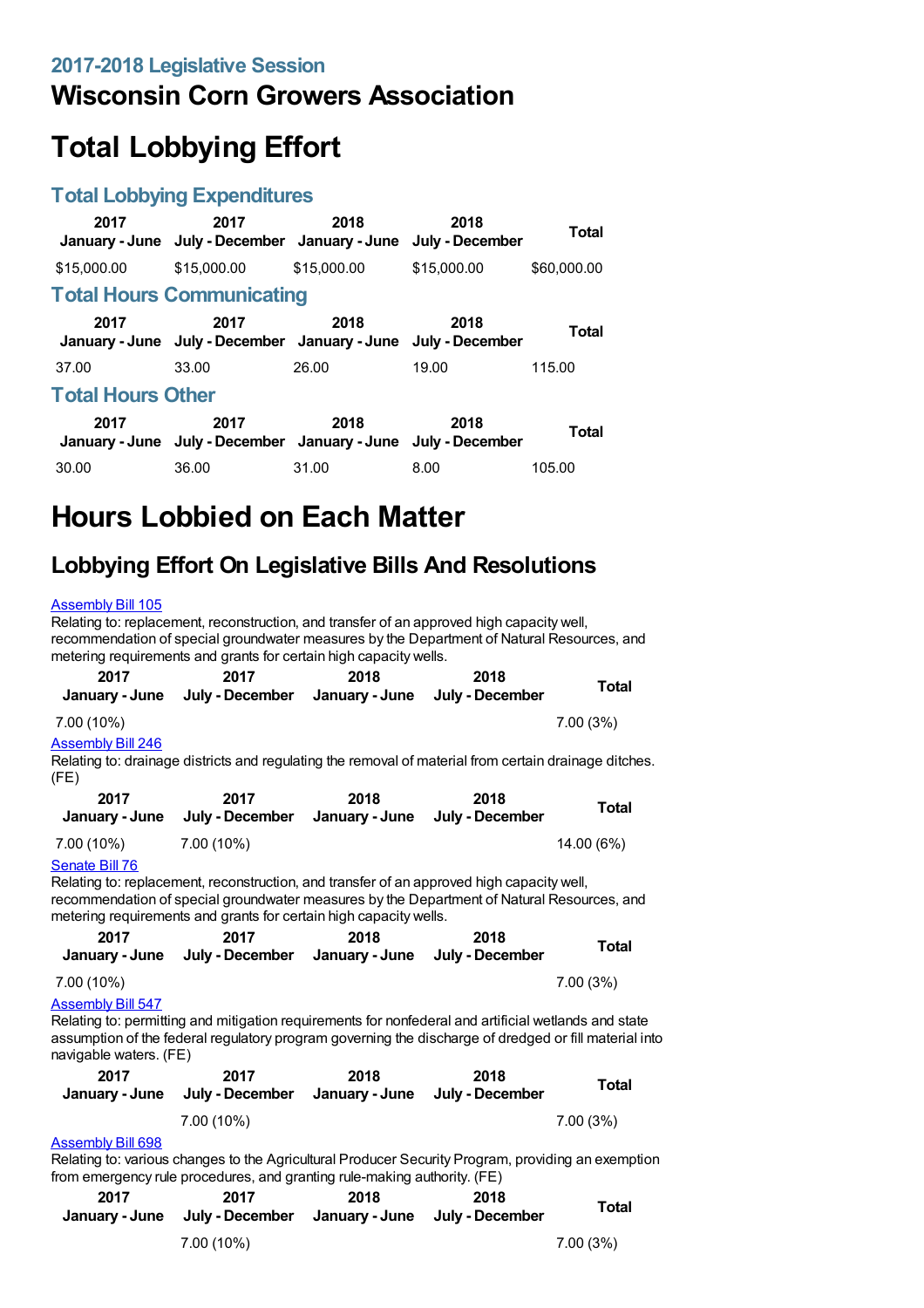|  | Senate Bill 1 |  |
|--|---------------|--|
|--|---------------|--|

Relating to: drainage districts and regulating the removal of material from certain drainage ditches. (FE)

| 2017<br>January - June                                                                                                                                                                                                                                                                                                                                                                                                                                                        | 2017<br>July - December                                                                                                                                                                                                                                                                                                                                                                                                      | 2018<br>January - June | 2018<br>July - December | <b>Total</b> |
|-------------------------------------------------------------------------------------------------------------------------------------------------------------------------------------------------------------------------------------------------------------------------------------------------------------------------------------------------------------------------------------------------------------------------------------------------------------------------------|------------------------------------------------------------------------------------------------------------------------------------------------------------------------------------------------------------------------------------------------------------------------------------------------------------------------------------------------------------------------------------------------------------------------------|------------------------|-------------------------|--------------|
|                                                                                                                                                                                                                                                                                                                                                                                                                                                                               | 7.00 (10%)                                                                                                                                                                                                                                                                                                                                                                                                                   |                        |                         | 7.00 (3%)    |
| Senate Bill 599                                                                                                                                                                                                                                                                                                                                                                                                                                                               |                                                                                                                                                                                                                                                                                                                                                                                                                              |                        |                         |              |
|                                                                                                                                                                                                                                                                                                                                                                                                                                                                               | Relating to: various changes to the Agricultural Producer Security Program, providing an exemption<br>from emergency rule procedures, and granting rule-making authority. (FE)                                                                                                                                                                                                                                               |                        |                         |              |
| 2017                                                                                                                                                                                                                                                                                                                                                                                                                                                                          | 2017                                                                                                                                                                                                                                                                                                                                                                                                                         | 2018                   | 2018                    |              |
| January - June                                                                                                                                                                                                                                                                                                                                                                                                                                                                | July - December                                                                                                                                                                                                                                                                                                                                                                                                              | January - June         | July - December         | <b>Total</b> |
|                                                                                                                                                                                                                                                                                                                                                                                                                                                                               | 7.00 (10%)                                                                                                                                                                                                                                                                                                                                                                                                                   |                        |                         | 7.00 (3%)    |
| Senate Bill 600                                                                                                                                                                                                                                                                                                                                                                                                                                                               |                                                                                                                                                                                                                                                                                                                                                                                                                              |                        |                         |              |
| navigable waters. (FE)                                                                                                                                                                                                                                                                                                                                                                                                                                                        | Relating to: permitting and mitigation requirements for nonfederal and artificial wetlands and state<br>assumption of the federal regulatory program governing the discharge of dredged or fill material into                                                                                                                                                                                                                |                        |                         |              |
| 2017                                                                                                                                                                                                                                                                                                                                                                                                                                                                          | 2017                                                                                                                                                                                                                                                                                                                                                                                                                         | 2018                   | 2018                    |              |
| January - June                                                                                                                                                                                                                                                                                                                                                                                                                                                                | July - December                                                                                                                                                                                                                                                                                                                                                                                                              | January - June         | July - December         | <b>Total</b> |
|                                                                                                                                                                                                                                                                                                                                                                                                                                                                               | 7.00 (10%)                                                                                                                                                                                                                                                                                                                                                                                                                   |                        |                         | 7.00 (3%)    |
| <b>Assembly Bill 770</b>                                                                                                                                                                                                                                                                                                                                                                                                                                                      |                                                                                                                                                                                                                                                                                                                                                                                                                              |                        |                         |              |
| ordinance amendments. (FE)                                                                                                                                                                                                                                                                                                                                                                                                                                                    | Relating to: workforce housing development tax incremental districts; local fees and charges; local<br>levy limits; subdivision approval conditions; plat approval conditions; expiration of certain project<br>approvals; division of land by certified survey map; erosion control and storm water management;<br>limiting certain local regulatory authority; relocation benefits in condemnation proceedings; and zoning |                        |                         |              |
| 2017                                                                                                                                                                                                                                                                                                                                                                                                                                                                          | 2017                                                                                                                                                                                                                                                                                                                                                                                                                         | 2018                   | 2018                    | <b>Total</b> |
| January - June                                                                                                                                                                                                                                                                                                                                                                                                                                                                | July - December                                                                                                                                                                                                                                                                                                                                                                                                              | January - June         | July - December         |              |
|                                                                                                                                                                                                                                                                                                                                                                                                                                                                               |                                                                                                                                                                                                                                                                                                                                                                                                                              | $6.00(10\%)$           |                         | 6.00(3%)     |
| <b>Assembly Bill 946</b><br>Relating to: producer led watershed protection grants and transferring moneys within the<br>environmental fund. (FE)                                                                                                                                                                                                                                                                                                                              |                                                                                                                                                                                                                                                                                                                                                                                                                              |                        |                         |              |
| 2017                                                                                                                                                                                                                                                                                                                                                                                                                                                                          | 2017                                                                                                                                                                                                                                                                                                                                                                                                                         | 2018                   | 2018                    |              |
| January - June                                                                                                                                                                                                                                                                                                                                                                                                                                                                | July - December                                                                                                                                                                                                                                                                                                                                                                                                              | January - June         | July - December         | <b>Total</b> |
|                                                                                                                                                                                                                                                                                                                                                                                                                                                                               |                                                                                                                                                                                                                                                                                                                                                                                                                              | $6.00(10\%)$           |                         | 6.00(3%)     |
| Senate Bill 640<br>Relating to: workforce housing development tax incremental districts; local fees and charges; local<br>levy limits; subdivision approval conditions; plat approval conditions; expiration of certain project<br>approvals; division of land by certified survey map; erosion control and storm water management;<br>limiting certain local regulatory authority; relocation benefits in condemnation proceedings; and zoning<br>ordinance amendments. (FE) |                                                                                                                                                                                                                                                                                                                                                                                                                              |                        |                         |              |
| 2017                                                                                                                                                                                                                                                                                                                                                                                                                                                                          | 2017                                                                                                                                                                                                                                                                                                                                                                                                                         | 2018                   | 2018                    | <b>Total</b> |
| January - June                                                                                                                                                                                                                                                                                                                                                                                                                                                                | July - December                                                                                                                                                                                                                                                                                                                                                                                                              | January - June         | July - December         |              |
|                                                                                                                                                                                                                                                                                                                                                                                                                                                                               |                                                                                                                                                                                                                                                                                                                                                                                                                              | $6.00(10\%)$           |                         | 6.00(3%)     |
| Senate Bill 796<br>Relating to: producer led watershed protection grants and transferring moneys within the<br>environmental fund. (FE)                                                                                                                                                                                                                                                                                                                                       |                                                                                                                                                                                                                                                                                                                                                                                                                              |                        |                         |              |
| 2017                                                                                                                                                                                                                                                                                                                                                                                                                                                                          | 2017                                                                                                                                                                                                                                                                                                                                                                                                                         | 2018                   | 2018                    | <b>Total</b> |
| January - June                                                                                                                                                                                                                                                                                                                                                                                                                                                                | July - December                                                                                                                                                                                                                                                                                                                                                                                                              | January - June         | July - December         |              |
|                                                                                                                                                                                                                                                                                                                                                                                                                                                                               |                                                                                                                                                                                                                                                                                                                                                                                                                              | $6.00(10\%)$           |                         | 6.00(3%)     |
| Lobbying Effort On Budget Bill Subjects                                                                                                                                                                                                                                                                                                                                                                                                                                       |                                                                                                                                                                                                                                                                                                                                                                                                                              |                        |                         |              |
| <b>Transportation: Transportation Finance</b>                                                                                                                                                                                                                                                                                                                                                                                                                                 |                                                                                                                                                                                                                                                                                                                                                                                                                              |                        |                         |              |
| 2017<br>January - June                                                                                                                                                                                                                                                                                                                                                                                                                                                        | 2017<br>July - December                                                                                                                                                                                                                                                                                                                                                                                                      | 2018<br>January - June | 2018<br>July - December | <b>Total</b> |

| 7.00 (10%)             | 7.00 (10%)                                        |                        |                         | 14.00 (6%)  |
|------------------------|---------------------------------------------------|------------------------|-------------------------|-------------|
|                        | <b>Agriculture, Trade and Consumer Protection</b> |                        |                         |             |
| 2017<br>January - June | 2017<br>July - December                           | 2018<br>January - June | 2018<br>July - December | Total       |
| 20.00 (30%)            | $7.00(10\%)$                                      |                        |                         | 27.00 (12%) |